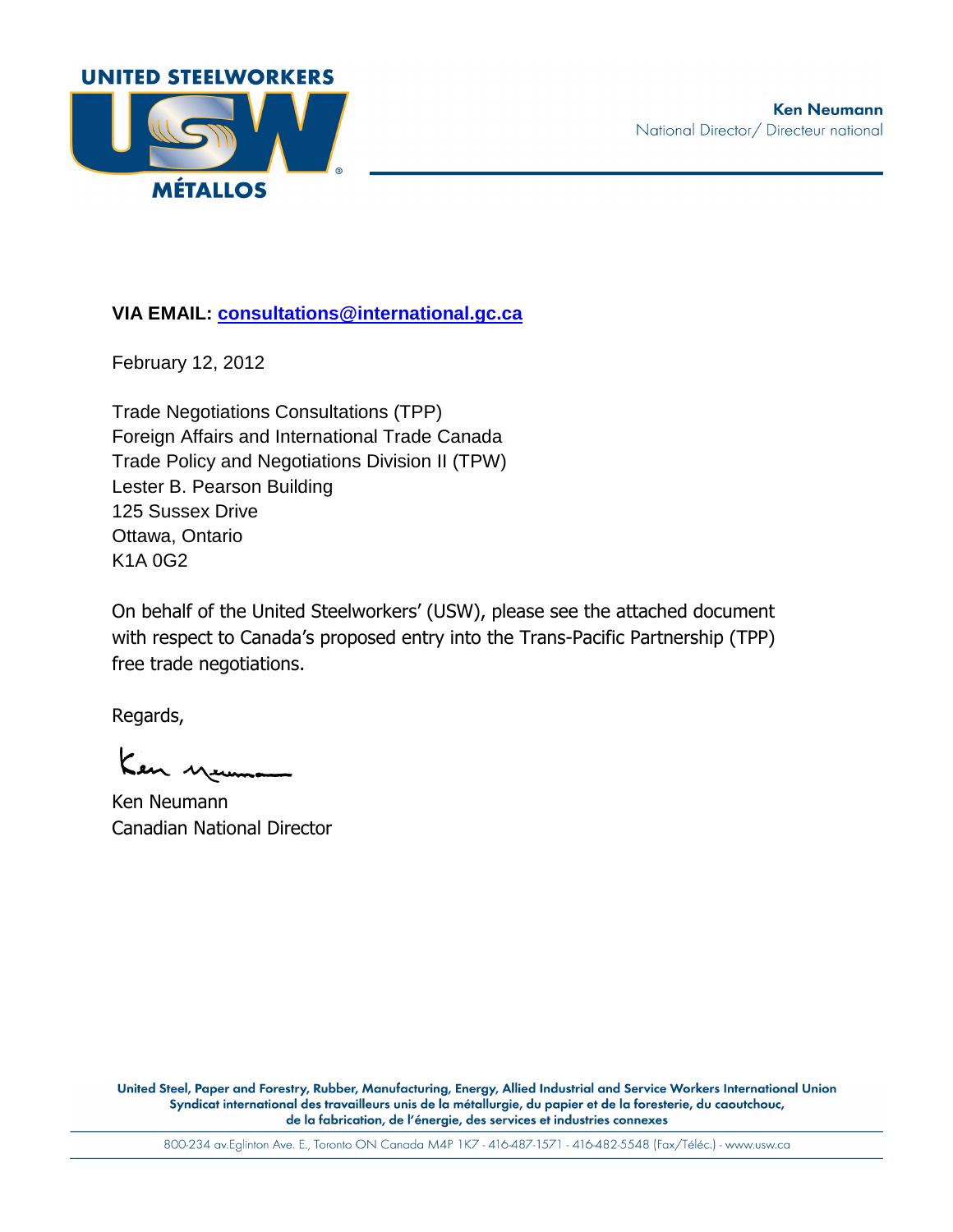# **United Steelworkers' Submission to the Government of Canada on the Trans-Pacific Partnership**

The United Steelworkers union welcomes the opportunity to comment on Canada's proposed entry into the Trans-Pacific Partnership (TPP) free trade negotiations.

Our union represents 200,000 Canadian workers, employed in every sector of the economy. While our traditional membership base has been in mining and steel, our membership has become increasingly diverse over the past twenty years. Our members now not only mine ore and make steel, but also produce electronics, auto parts, tires, rubber and plastics. They work in banks and credit unions, legal clinics, nursing homes, hotels, restaurants, cafeterias, warehouses, call centres, security companies, offices, universities, and trucking companies.

Our experience over the last twenty years has been that trade agreements have a significant impact on our members' lives. Notwithstanding this fact, trade agreements negotiated by successive federal governments have contained robust protections for investors while providing few if any protections for workers.

The United Steelworkers union opposes the negotiation of another trade agreement that gives special privileges to foreign investors and undermines labour standards. The Government of Canada should not join the TPP unless it fundamentally changes its approach to trade negotiations to prioritize the promotion of high-quality jobs, enforceable labour rights and sustainable development.

### Trade Flows

Canada already has free trade deals with three of the current TPP members. The other six TPP members combined account for below one percent of Canada's exports. Any conceivable increase in exports to these markets would be almost insignificant in terms of total Canadian output and employment.

Canada should not feel compelled to make significant concessions to be admitted into the TPP. In particular, Canada should not surrender policy space that it has exempted from previous trade deals, such as provincial and local procurement, social and cultural programs,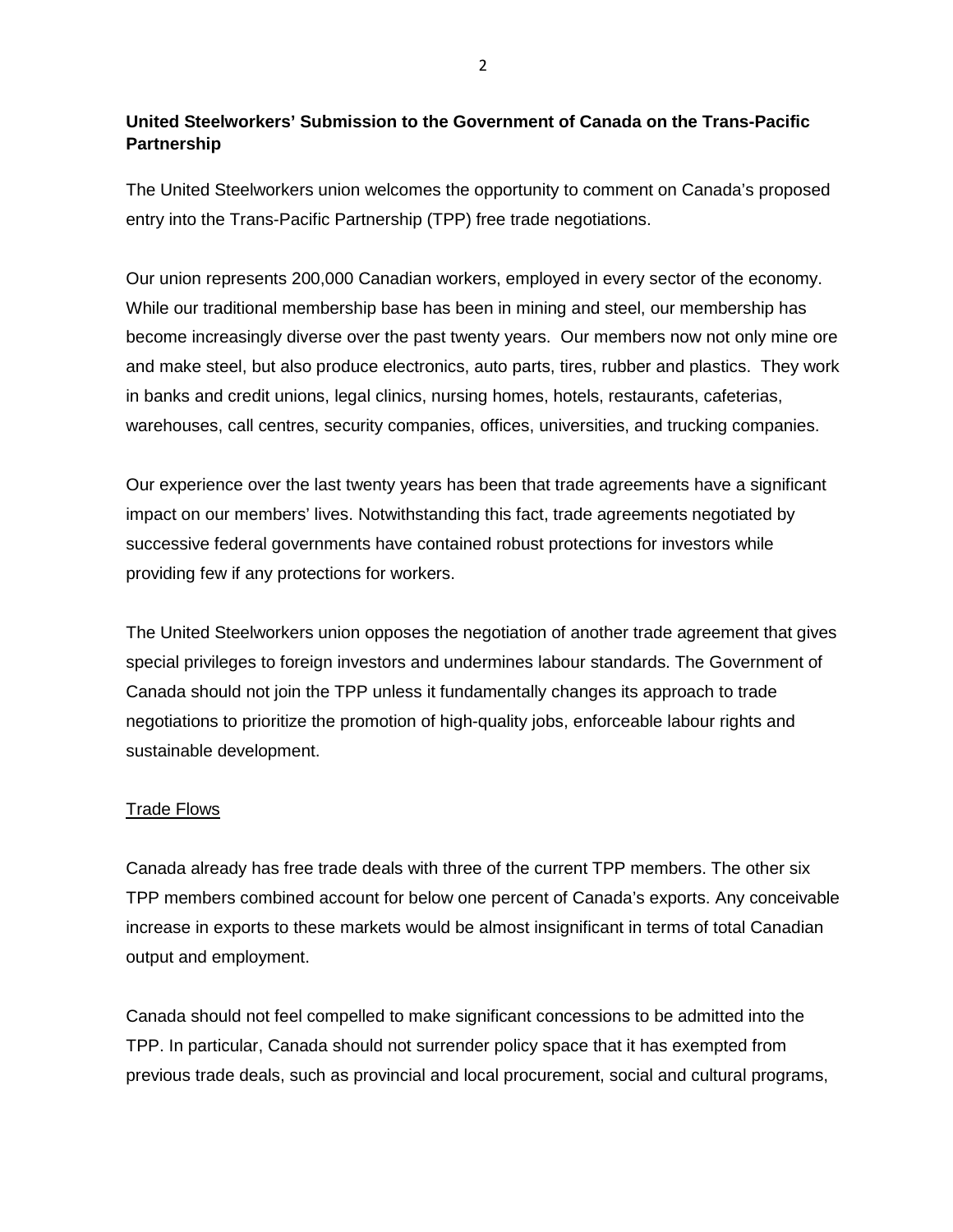and the right to review foreign investment. We endorse the Canadian Labour Congress submission, which explores these areas in greater detail.

Corporate Canada is interested in the TPP partly because it expects that larger economies like Japan and China might join (C. D. Howe Institute Commentary No. 340, February 2012). However, Canada suffers from substantial trade deficits with both of those countries. Further liberalization would pose major challenges, particularly for our manufacturing sector.

Any new trade arrangements with Japan or China should be considered on their own terms and subject to Parliamentary approval. Japan has asked to join the TPP. If it is admitted, Canada would need to re-evaluate the TPP's costs and benefits accordingly.

### Investment

Many "free trade" agreements have been less about trade than investment. In particular, they have established investor-state dispute processes through which foreign investors can directly challenge public policies that allegedly reduce their potential profits. Commercial tribunals adjudicate these claims behind closed doors. Two years ago, the Government of Canada felt compelled to pay \$130 million to settle such a claim by AbitibiBowater.

Australia, a current TPP member, rightly rejected this approach in its April 2011 Trade Policy Statement:

> Some countries have sought to insert investor-state dispute resolution clauses into trade agreements. Typically these clauses empower businesses from one country to take international legal action against the government of another country for alleged breaches of the agreement . . .

> The Gillard Government supports the principle of national treatment – that foreign and domestic businesses are treated equally under the law. However, the Government does not support provisions that would confer greater legal rights on foreign businesses than those available to domestic businesses. Nor will the Government support provisions that would constrain the ability of Australian governments to make laws on social, environmental and economic matters . . .

In the past, Australian Governments have sought the inclusion of investor-state dispute resolution procedures in trade agreements with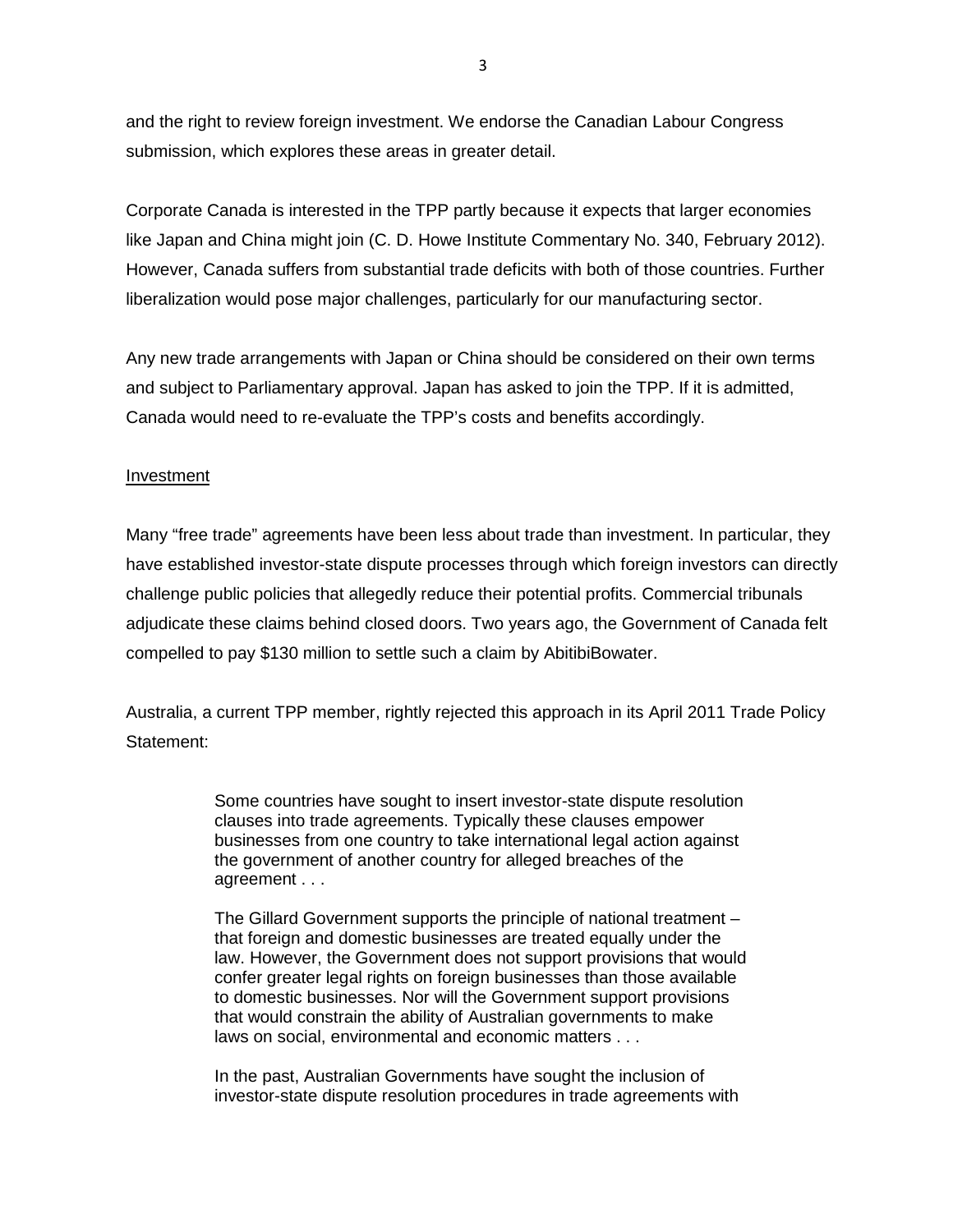developing countries at the behest of Australian businesses. The Gillard Government will discontinue this practice.

We fear that Canada would be among the countries seeking to insert an investorstate dispute resolution clause into the TPP. We encourage the Harper government to adopt the same stance as the Gillard government on this issue.

### Labour Rights

By ensuring that businesses can sell their output across borders and protecting foreign investment, free trade agreements increase the mobility of capital. The threat of relocation strengthens the bargaining power of business relative to workers and governments.

To prevent jurisdictions from competing for mobile capital by lowering their labour standards, trade agreements must uphold meaningful labour standards.

We recognize that recent Canadian trade agreements include commitments to adopt laws that are consistent with International Labour Organization core labour standards. However, trade agreements must also commit the signatories not to derogate from these standards. Further, labour obligations must be subject to effective enforcement procedures with strong remedies.

In existing Canadian trade agreements, labour protections are relegated to substandard side agreements that provide no meaningful enforcement of workers' rights. Enforcement of these rights remains at the discretion of the signatory governments. In contrast to the investment chapters, there are no provisions that provide for independent legal actions by trade unions or other workers' organizations that could lead to remedies for parties who are affected.

Finally, in existing labour side agreements, the penalties are limited to relatively small fines. Canadian trade agreements contain no provisions for trade sanctions, such as the imposition of countervailing duties or the abrogation of preferential trade status.

The enforcement mechanism should be at least as strong for workers' rights as for investor rights. In particular, penalties must be sufficient to remove any unfair competitive advantage gained by undercutting internationally-recognized labour standards.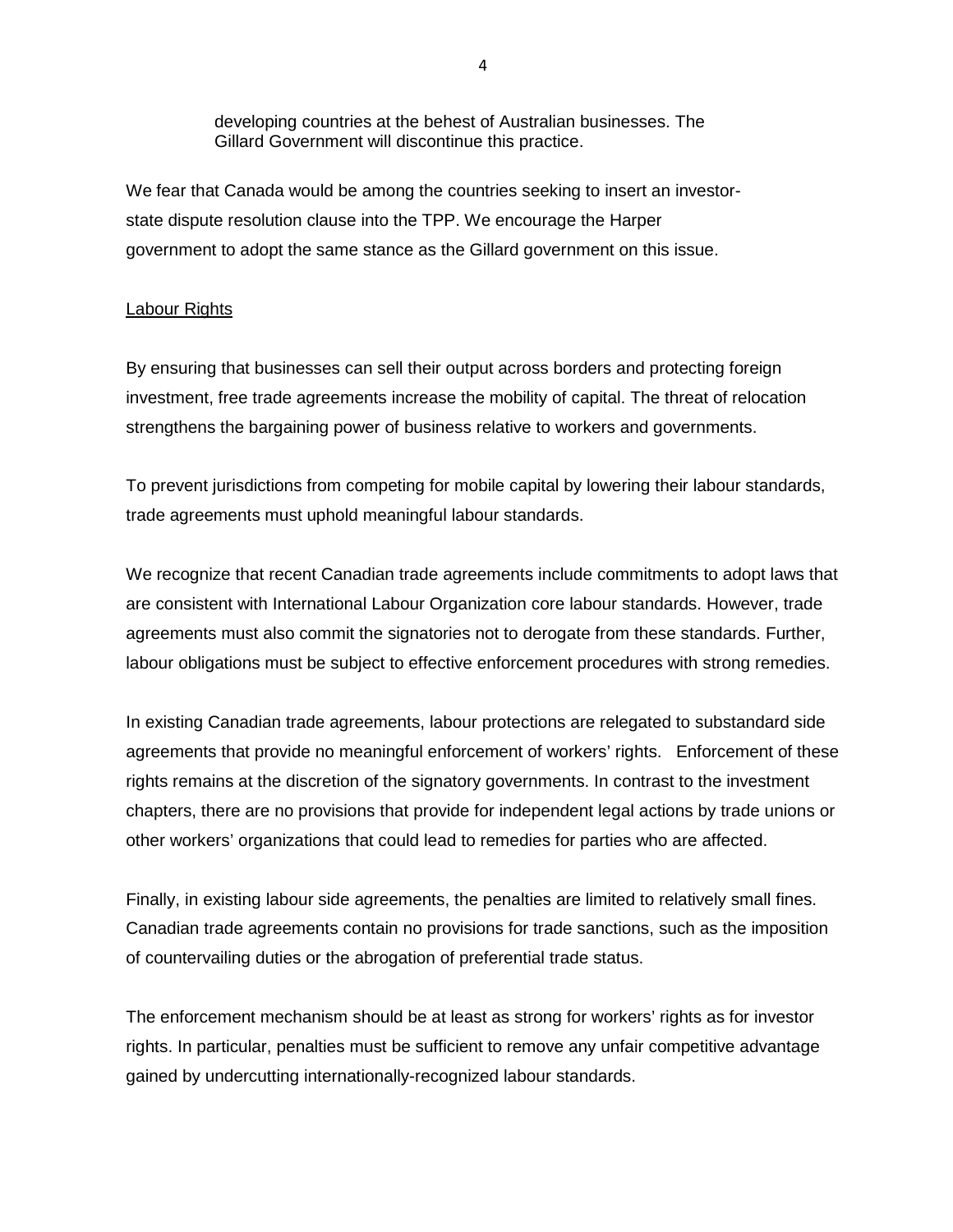#### Access to Medicine

The U.S. Trade Representative has identified "stronger protection of intellectual property rights" as a negotiating objective. Drug companies will attempt to impose additional patent requirements through the TPP. Canada should not accept provisions that would further limit our ability to produce affordable medicine, use it in our healthcare system, or provide it to developing Asian nations.

## The Need for Transparency

Over the last 25 years, so-called free trade agreements have transformed the Canadian economy. It is unconscionable that, increasingly, these agreements are negotiated in secret, without any significant public consultation.

The United Steelworkers union therefore joins with other groups in demanding that, if the Government of Canada elects to participate in the TPP, it conduct regular and meaningful consultations with trade unions, civil society groups and the general public throughout these negotiations. Draft texts and proposals should be made available for public review. Following consultations and amendments to these drafts, if the Government wishes to proceed with the TPP, we submit that an agreement of this importance must be put to a vote in the House of Commons.

Canada does not have an enviable record with respect to transparency when it comes to the negotiation of trade agreements. While the original FTA and, to a lesser extent NAFTA, were the subject of considerable public debate, the subsequent negotiation and ratification of Canadian trade agreements have taken place without any broad public consultation.

If the TPP is to have any legitimacy whatsoever, the negotiations must be transparent.

### **Conclusion**

There is no justification for the negotiation of trade agreements that provide unfettered commercial rights to multinational corporations and other investors, while at the same time providing no protections to the workers who often bear the brunt of increased capital mobility. The Government of Canada should not join the TPP unless it is prepared to prioritize labour rights at home and throughout the Pacific region.